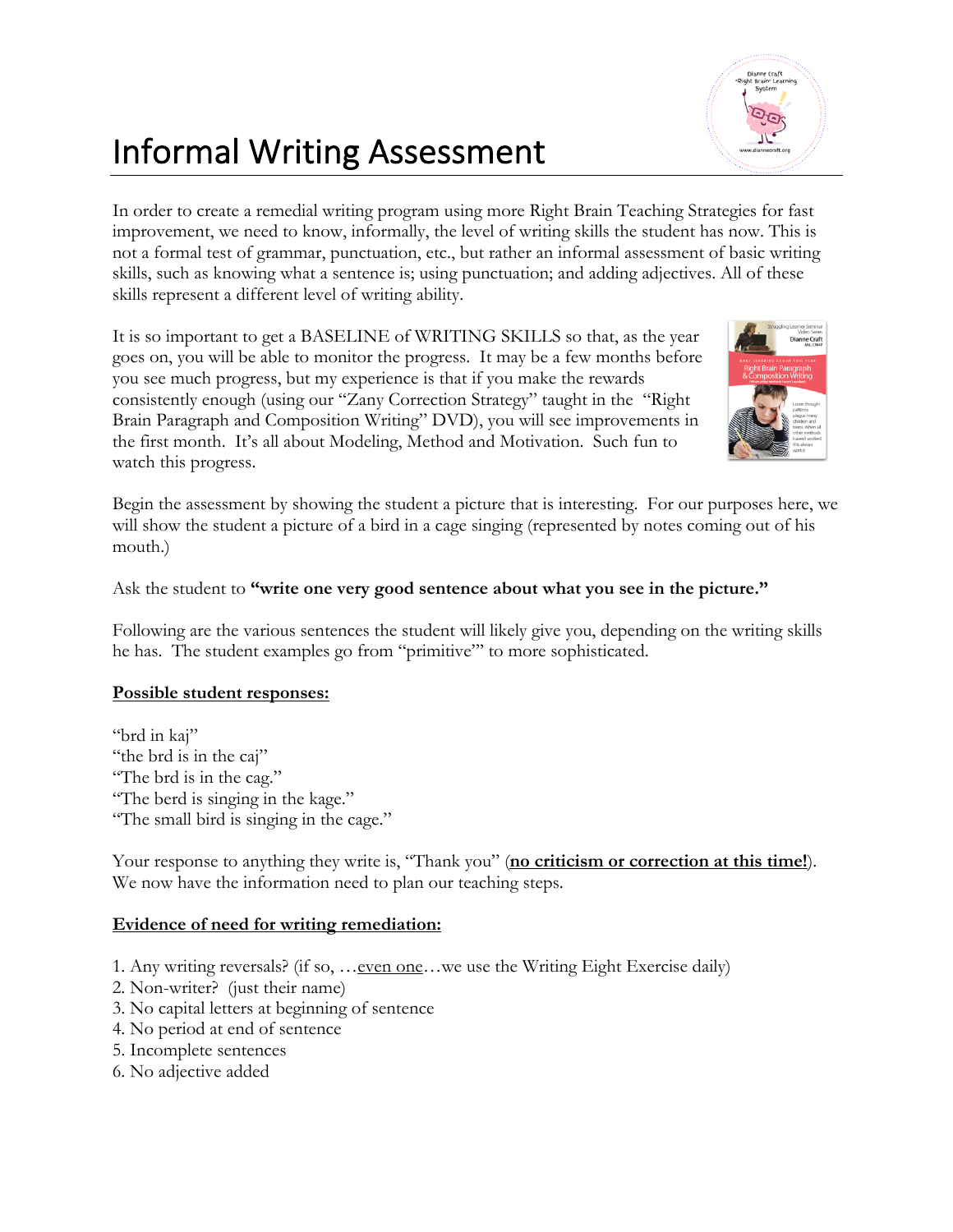From their written response to the picture you have presented, you will see the skills that need to be taught. We're just looking for a baseline here of their current writing functioning level. If they write any reversals at all, this is a big flag that they need to do the writing eight exercise daily. If they do not know how to write with capitals and periods, the "Zany Correction Method" in the "Right Brain Paragraph and Composition Writing" DVD will show you exactly how to give "points" for the good things they do, so they automatically will start with capitals and end with a period.

There are no "grade levels" as such, to give this writing sample. We are just looking for their writing knowledge….the basics. Then, we start our lessons at the level they are presently functioning. This is very carefully demonstrated in the "Right Brain Paragraph and Composition Writing" DVD for the three writing levels: Beginning or Non-Writer; Intermediate Writer; Advanced Writer. All the instruction is done on the white board together, using the "points" system that we show in the "Right Brain Paragraph and Composition Writing" DVD. Kids and teens love this method of writing together, and get very motivated by the "reward system" of writing improvements. After the child or teen has become good at this more Right Brain method of writing, then they are ready to go on to any other very good composition writing program. There are many good writing programs available, including Andrew Pudewa's "Excellence in Writing". We just use this method for remediation, until they are writing paragraphs and short papers easily.

Again, in the "Right Brain Paragraph and Composition Writing" DVD, you will find instructions on how to teach and remediate writing for all levels of writing.

- For a beginning or non-writer, we do the writing eight exercise, and then have them write a sentence that they have read in their Craft Student Reader, or another decodable student reader. We leave the Right Brain Phonics Cards on the table so they can sound out the decodable words they want to write, and the Right Brain Sight Word Cards that they can choose from for their sentence. For example, you would have on the table, the Phonics Cards, "c", "a", "t", "f" "s" and "m", and the Sight Word Cards "the" and "is". They would write the sentence, "the cat is fat." Later on they can write the sentence, "The fat cat sat on the mat."
- Once they are re-writing a sentence (from memory and the cards on the table) from their Reader, they are ready to write a sentence from a stimulus picture. I often used covers of a book as my "stimulus picture". I find one that is interesting (a kitten playing with yarn; a boy running, etc.) and have them write "one very good sentence". For example, they may write "the kitn is plang wih strng."

In the "Right Brain Writing Program" (that I created and used for an entire year with my students, before they went on to a more structured curriculum -based writing program) all the steps are given to teach a "Beginning or Non-Writer"; "Intermediate Writer"; or an "Advanced Writer." You will love seeing the changes in your reluctant, or "primitive", writer that will occur in just the first six weeks. They will love the new "zany correction strategy" that you will use with their writing. They get points and mini-rewards for every "GOOD" thing they have in their writing. They will begin to "beg" to write, because they love to see how many "points" they get. A bad day, turns into "fun" day.